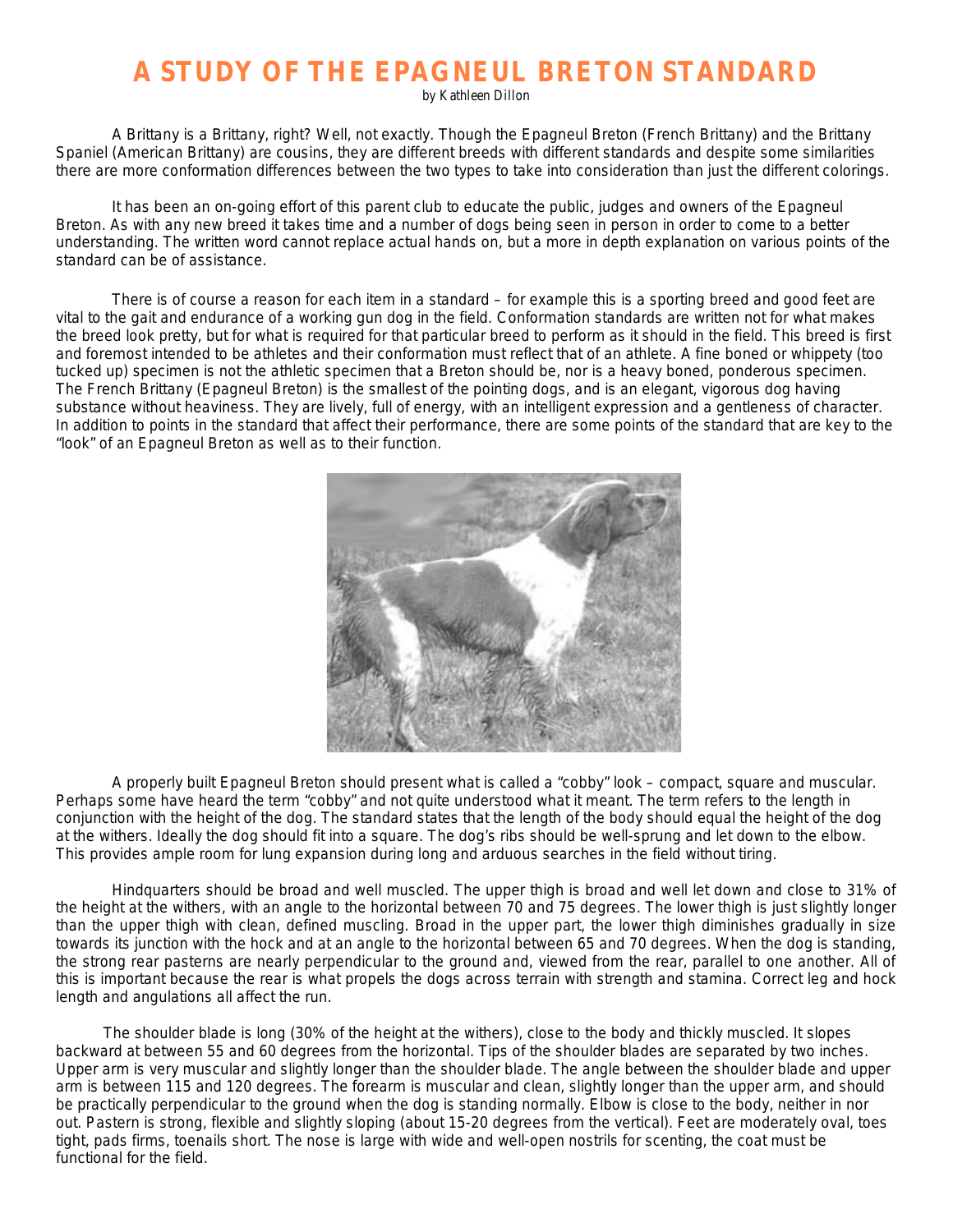

Angles in degrees - Measurements' in centimetres.

The Breton should be presented with its natural coat and with a minimum of grooming because the dog's coat must be functional in the field. The coat is fine but not silky, lying flat on the body or very slightly wavy, never curly. It's short on the head and the front of the limbs. The forelegs should be slightly fringed, with hindquarters well fringed to midthigh. Coat colors may be orange and white, liver and white, black and white, tri-color, or roan of any of these.

Their movement should be easy and lively, denoting the little cob full of energy. The preferred gait when hunting is the gallop: quick strides with relatively short extension. The Epagneul Breton does not have the extended reach such as that of the setter's movement.

The above all describe the build of an athlete. A Breton should not be slight in build and light of bone giving them a frail look, but neither should they be heavy boned and thick. A Breton too thick and heavy boned would not have the proper gait nor the endurance required for upland hunting, and dogs too slight or too small would not have the ability to retrieve the larger species of birds such as pheasants. Often these attributes go hand in hand with the height of the dog because those that measure under the standard are also quite often slight in bone and build and the opposite is often true with those that measure over.

Please note that the height of the Epagneul Breton is another important aspect when it comes to conformation. The standard for the Epagneul Breton states that size outside the limits of the standard is an Eliminating Fault and thus attention should be paid to this aspect. Height for males must be 18.5 inches minimum, 20.5 inches maximum with the ideal being 19 – 19.5 inches. Height for females must be 18 – 20 inches, with the ideal being 18.5 – 19 inches. Measurements should be taken from the ground to the withers (which is the ridge between the shoulder blades).

**Example A** (below) shows drawings explaining the dog's topline, measurements, etc. You will notice that the horizontal and vertical lines on the full body drawing indicate where measurements should be taken to measure the height (at the withers) and length of the dog. It also shows how the chest should appear: well let down to the elbow level. The topline is mostly level, never exaggerated or overly sloped, with only a slight rise from the croup to the withers presenting a firm, straight top line. Withers are not pronounced. The rump should slightly slope with hips just slightly lower than the withers. The chest should be broad with ribs well-sprung, let down to the elbows and be well developed toward the rear.

The top line should be only slightly sloped as shown in the example. An exaggerated slope is not what you want, but you also don't want what is referred to as "roach" backed or "saddle" backed. The top right drawing in Example A. shows what is meant by "roach back". The lower right drawing in Example A shows an example of "saddle or sway back". The drawing on the right in Example A. also shows other undesirable traits: notice the difference in the two examples of the chest. The one on the right is not let down far enough and is not tucked up at the back. (Note: there are times when dogs are too 'tucked up' which is also not desirable.) It also shows an example of a straight stifle versus the desired well-bent stifle. The tail should be held level or down and, unless bob-tailed be no longer than four inches often ending in a tuft or twist of hair. Many pups are born bob-tailed, meaning they were born with a naturally short tail or even no tail at all.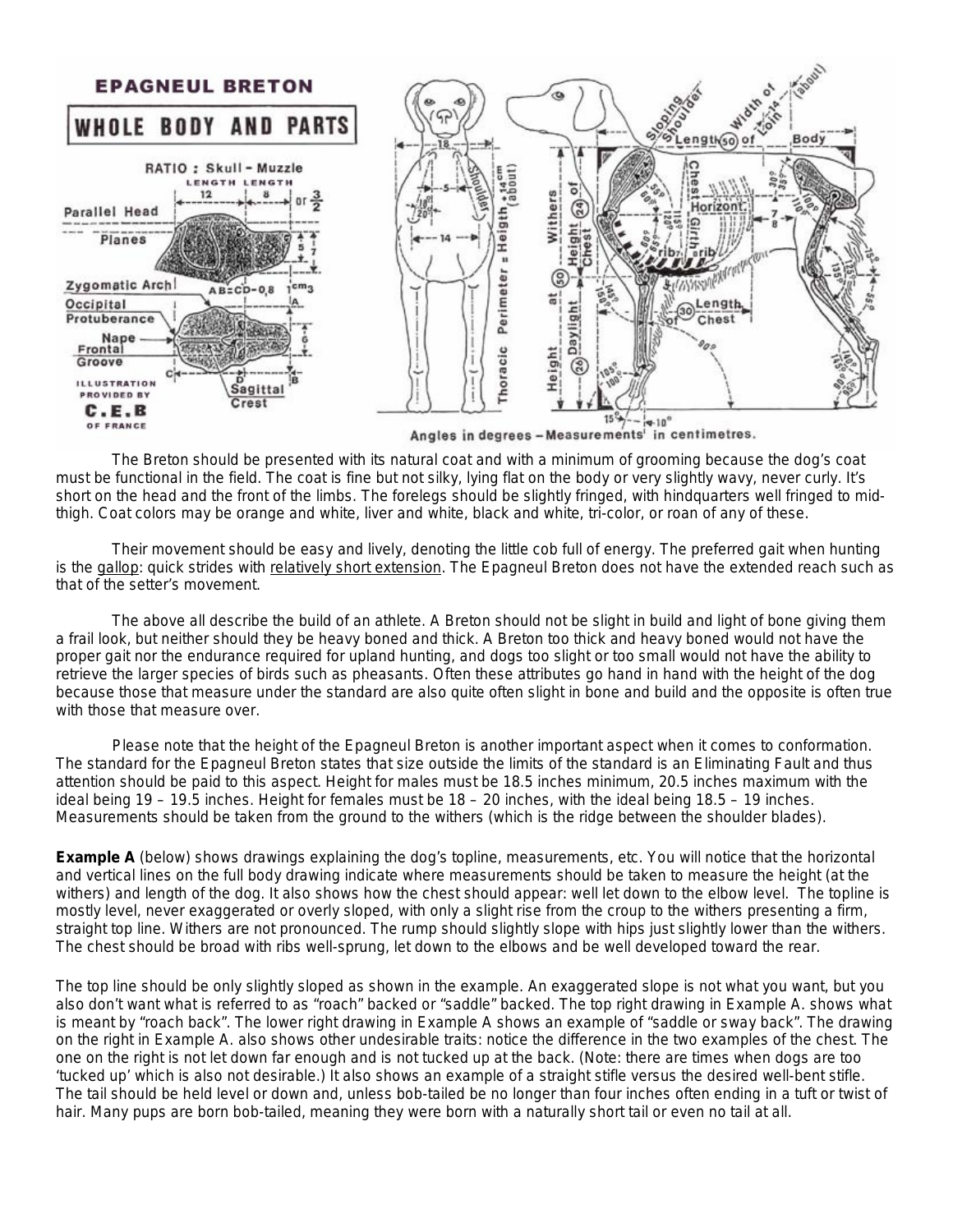



The correct head is an important aspect to the overall look of the Epagneul Breton, which includes ear set, stop, muzzle and cranial length and widths. The skull is longer than the muzzle at a ratio of 3:2 and from the front the width of the head at the zygomatic arches is slightly less than its length. The top of the muzzle is straight, the top line of the head and the top of the muzzle are parallel, which is important for scenting purposes. The stop is obvious but not too pronounced and not too sloped. The cranial region is slightly rounded seen either from the front or profile. The cheeks are not heavy and the skin fits tightly.

 Ears are set high on the head, not too short nor too long, triangular in shape, slightly rounded at the tip, covered with wavy hair, longer on the upper part of the ear and gradually becoming shorter toward the tip. The nose should be black or to tone of the darkest color of the coat. The eyes are slightly oblique (not too round and not too almond-shaped) with an "intelligent, soft and frank expression". The eyes are dark, from black or dark amber or to a tone in harmony with the nose and coat (notice that the lip leather is also dark and in harmony with nose and eyes). Superciliary arches form a slightly rounded curve without being too prominent. Eye expression coupled with an upward movement of the base of the ears gives rise to the true "Brittany expression".



 The neck, which is medium length and well-muscled sets smoothly into the shoulders in the form of a slightly curved, truncated cone. The neck should never be arched. The necks on Epagneul Bretons should not be shaved for presentation in the ring.

When being judged on conformation there are faults, eliminating faults and there are disqualifying faults. In general, a fault is any departure from the points of the standard and the seriousness with which the fault is regarded should be in exact proportion to its degree. The eliminating fault for this breed is size outside of the limits of the standard. An eliminating fault simply eliminates the dog from awards without affecting the dog's UKC registration. A disqualifying